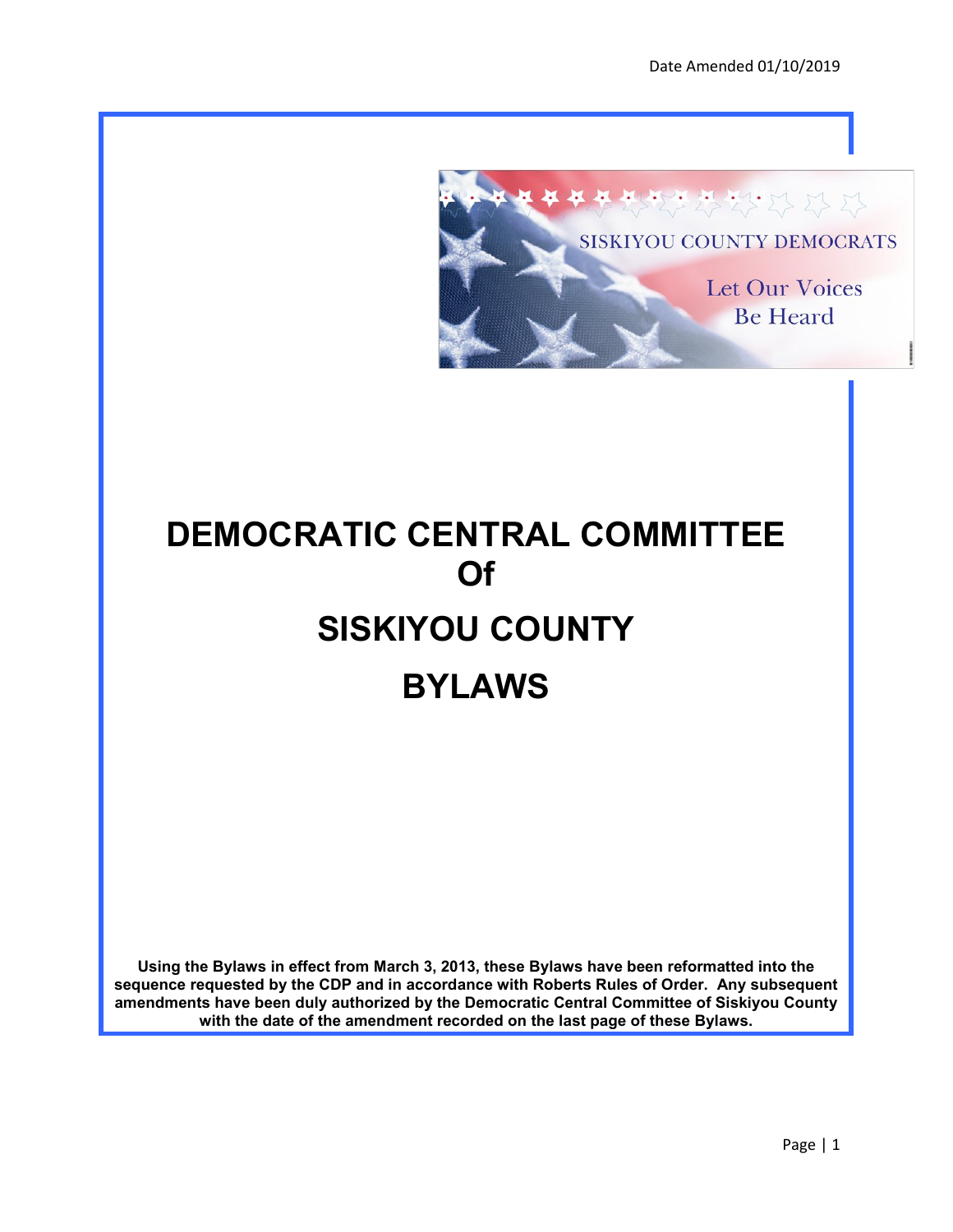# **TABLE OF CONTENTS**

| Section 5 Delegates to the State Central Committee of the California Democratic Party 6 |  |
|-----------------------------------------------------------------------------------------|--|
|                                                                                         |  |
|                                                                                         |  |
|                                                                                         |  |
|                                                                                         |  |
|                                                                                         |  |
|                                                                                         |  |
|                                                                                         |  |
|                                                                                         |  |
|                                                                                         |  |
|                                                                                         |  |
|                                                                                         |  |
| ARTICLE IV: Member and Officer Vacancies, Removal, Censure and Replacement 10           |  |
|                                                                                         |  |
|                                                                                         |  |
|                                                                                         |  |
|                                                                                         |  |
|                                                                                         |  |
|                                                                                         |  |
|                                                                                         |  |
|                                                                                         |  |
|                                                                                         |  |
|                                                                                         |  |
|                                                                                         |  |
| ARTICLE VII: Democratic Party Clubs and Organizations Chartering & Re-Chartering 14     |  |
|                                                                                         |  |
|                                                                                         |  |
|                                                                                         |  |
|                                                                                         |  |
|                                                                                         |  |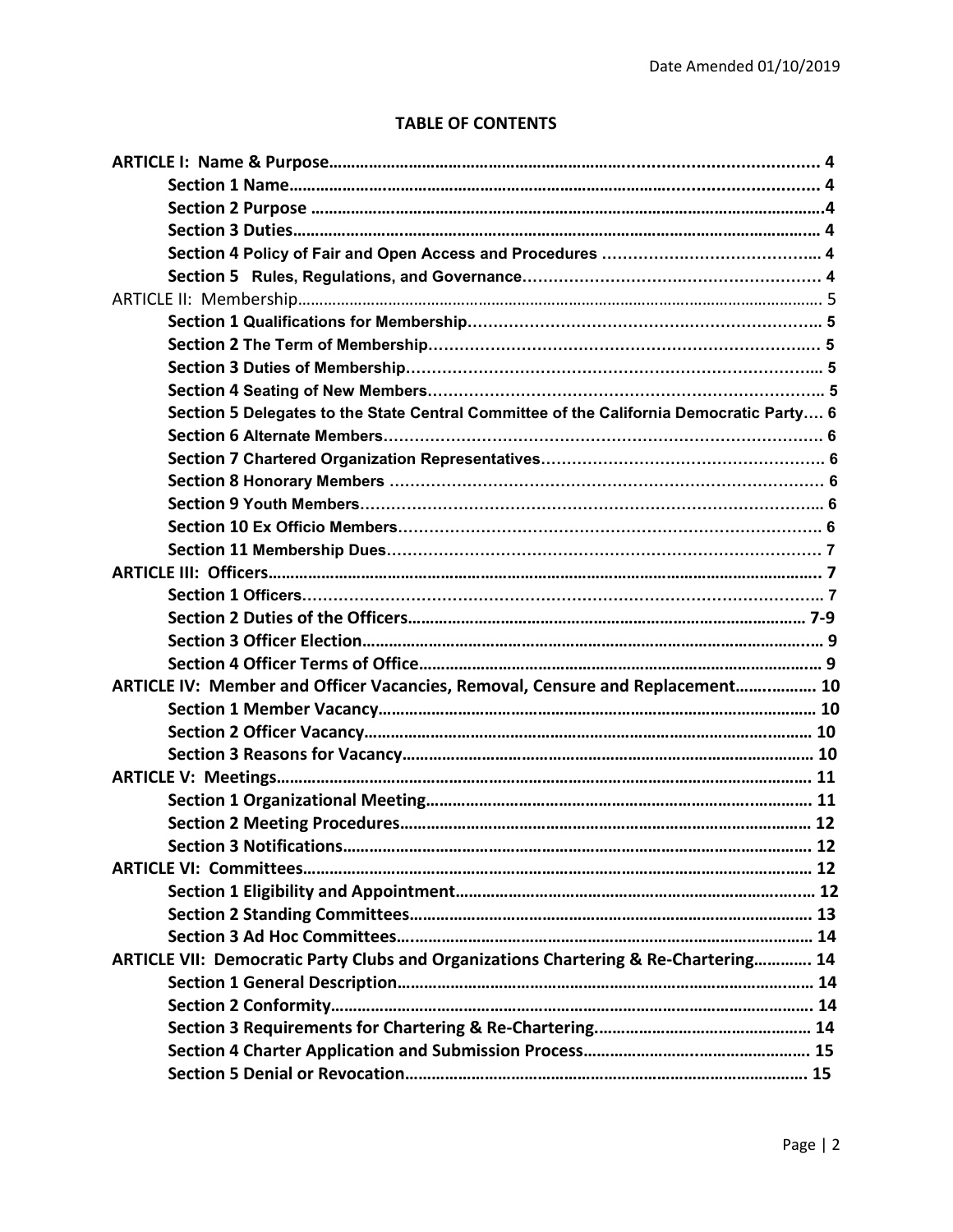| Section 7 Democratic Central Committee of Siskiyou County Issue Advocacy 16 |  |
|-----------------------------------------------------------------------------|--|
|                                                                             |  |
|                                                                             |  |
|                                                                             |  |
|                                                                             |  |
| Section 4 Initial Ratification and Subsequent Amendment Adoption History 16 |  |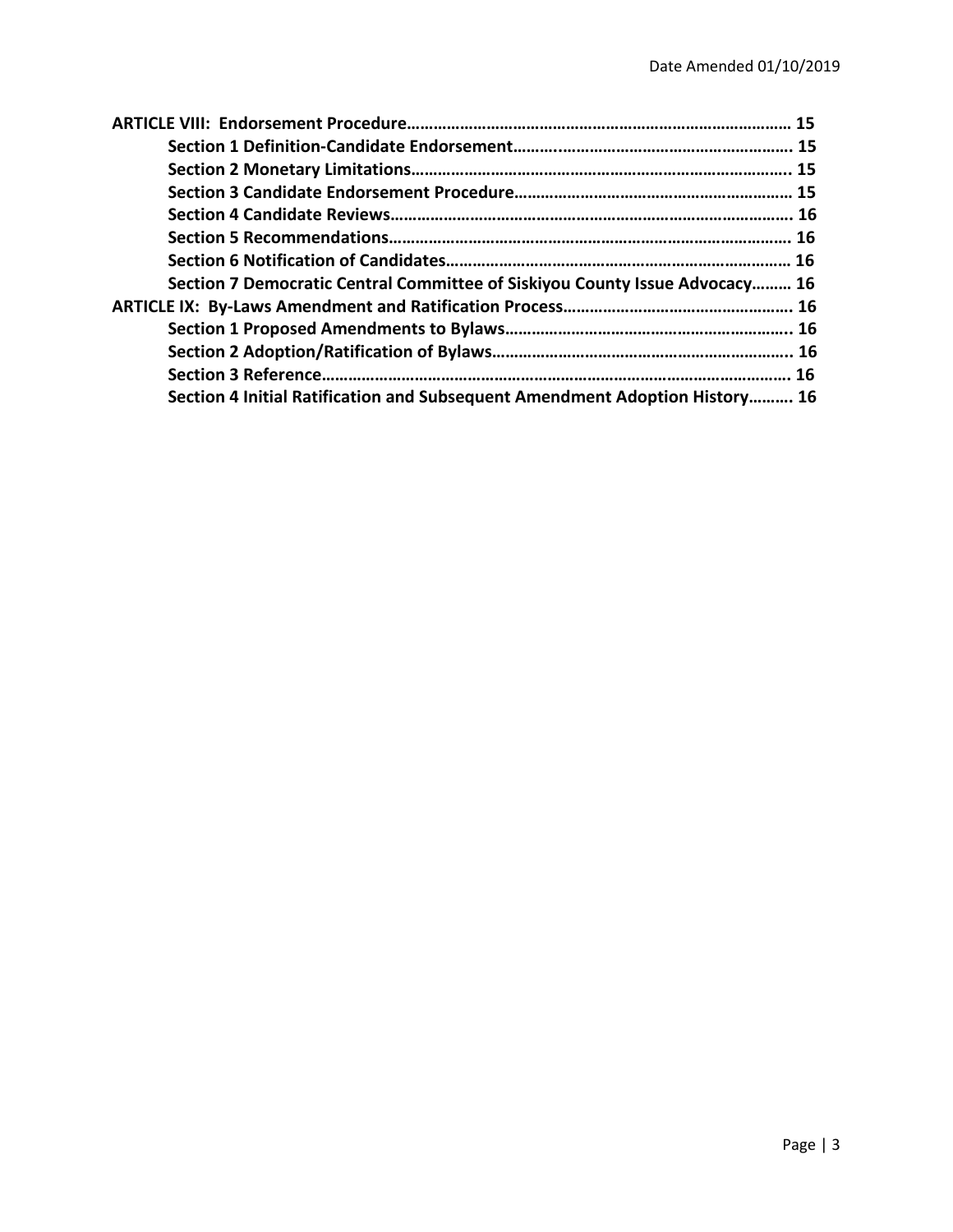## **Article I Name and Purpose**

- **Section 1: Name:** This Committee shall be known as the Democratic Central Committee of Siskiyou County (DCCSC), and is authorized under the Election Code of the State of California.
- **Section 2: Purpose:** The purpose This Committee shall be to grow the Democratic Party in Siskiyou County by:
	- A. Encouraging and promoting public interest and participation in political activity;
	- B. Using all appropriate means to assure public understanding of the principles and issues involved in national, state, and local elections;
	- C. Actively supporting Democratic candidates for elective office;
	- D. Urging citizens to register and vote Democratic, and
	- E. Promoting values and positions of the Democratic Party.
- **Section 3: Duties:** As the official and duly elected representative of the Democratic Party of Siskiyou County, California, This Committee shall have the following duties:
	- A. Have exclusive authority to charter Democratic clubs organized or operating within Siskiyou County, CA.
	- B. Have the authority to make or withhold endorsements in partisan and non-partisan elections, to adopt a platform, and to take positions on ballot measures to the extent allowed under the Constitutions of the United States and the State of California, under the rules of the California Democratic Party, and these Bylaws.
	- C. Perform such other duties and services for the Democratic Party as are for the Party's benefit (E.C. 7242)
- Section 4: **Policy of Fair and Open Access and Procedures:** This Committee subscribes to the California Democratic Party's general policies of publicizing its activities in advance, of conducting public meetings that are open to all Democrats, and of helping all interested persons know how they may participate in the activities of the party. This Committee will promote the broadest levels of registration, representation, membership, and participation by all Democrats regardless of race, color, creed, national origin, sex, age, religion, ethnic identity, sexual orientation, disability or economic status.
- Section 5: **Rules, Regulations, and Governance**: This Committee is organized pursuant to Division 7, Chapter 1, Part 2, of the California Elections Code (EC 7050 et seq.). This Committee shall be governed by these Bylaws, by the Bylaws of the California Democratic Party, and, except where inconsistent with This Committee's constitutional authority, by the forgoing provisions of the Elections Code and any other pertinent public law.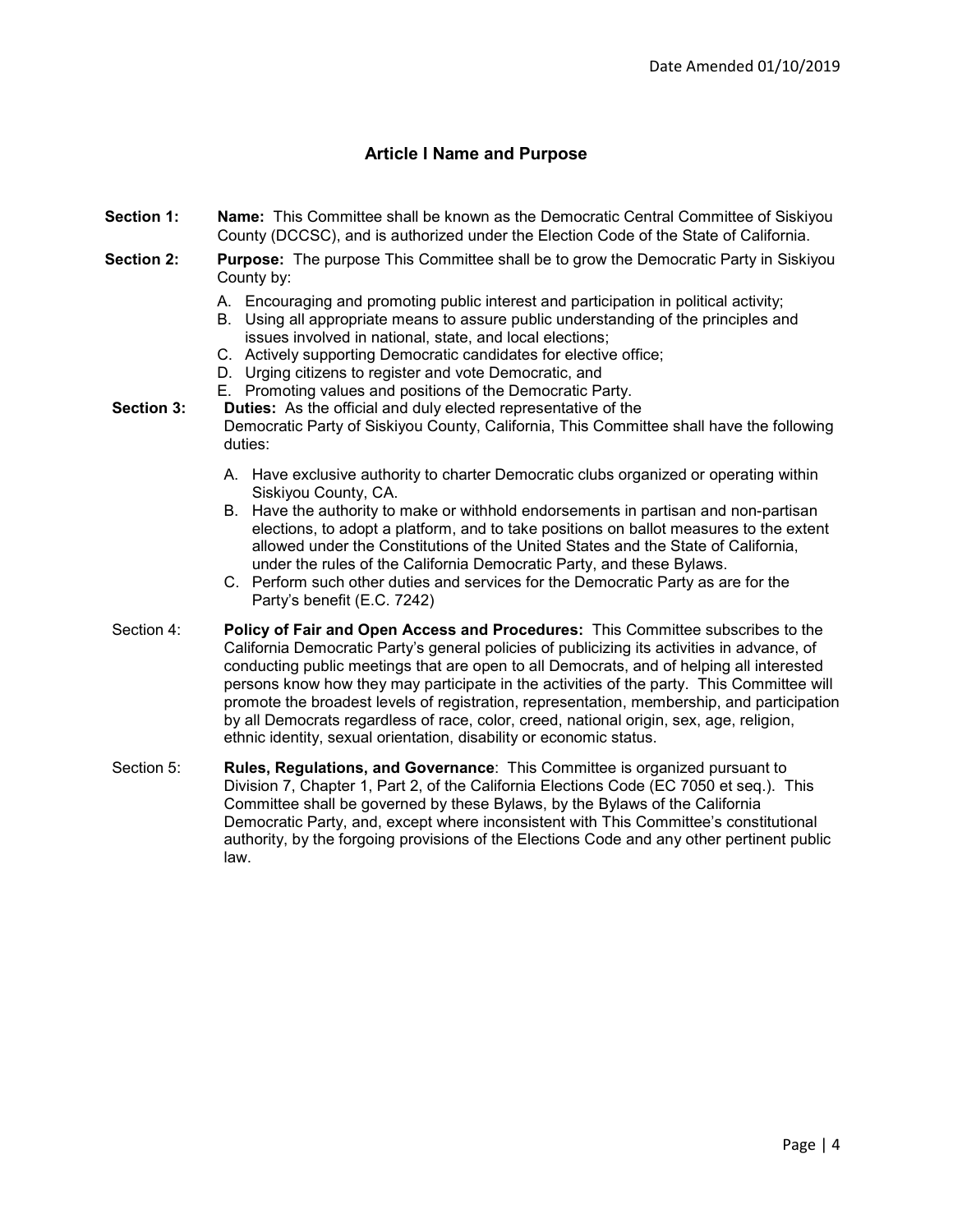## **Article II Membership**

#### **Section 1: Qualifications for Membership:**

This Committee shall consist of twenty-one (21) Members.

- A. All members of This Committee must be Siskiyou County residents and registered to vote as members of the Democratic Party in Siskiyou County for at least 90 days prior to election as a member, and must maintain residence in the county and registration as a Democrat throughout their term of service.
- B. If not elected at the official biennial election in July of even years, potential candidates for election for Membership must have attended a minimum of two meetings of This Committee prior to their third meeting at which they may be nominated and elected.
- C. In addition to meeting the other requirements for eligibility to sit on This Committee, a prospective member shall have demonstrated: 1) a commitment to the principles of the Democratic Party and This Committee, 2) a demonstrated a capacity for political participation and leadership, 3) availability for attendance at meetings of This Committee and participation in one or more of its standing committees, and 4) acceptance of responsibility for participation in fundraising efforts.
- D. At any time there is a vacancy on This Committee, nominations will be accepted to fill the vacancy at the same or any subsequent meeting and to nominate any number of eligible individuals to fill any or all vacancies that exist.
- E. Prior to election, a prospective appointee shall be required to address This Committee at its meeting and answer questions from the Members present regarding qualifications for membership.
- **Section 2: The Term of Membership:** This Committee's term of Membership shall be for two years beginning August 1 of even numbered years and end July 31 in the next even numbered year.

#### **Section 3: Duties of Membership:**

In addition to meeting the membership qualifications all Members shall be required to:

**A***.* **Committee Participation:** All members must actively participate in at least one (1) Committee of This Committee and participate regularly in fundraising efforts of This Committee;

**B. Attendance at Meetings:** All elected members are encouraged to attend regularly. Absence from meetings shall be communicated to the Secretary and the Chair of This Committee in writing prior to the upcoming meeting which will be missed. Absences are either excused or unexcused. Members will be excused for illness, personal emergency, religious observance, or absence from Siskiyou County at the time of the regular meeting, if the Chair and Secretary are given the required written notice.

**C. Relocation of Member Residence:** All Members shall be required to notify the Chair and Secretary if they move from Siskiyou County

**D. Member Disclosure:** All Members shall be required to provide written disclosure to This Committee regarding the nature of any-and-all financial relationships with and/or fiduciary responsibilities to any political organization or private business or public entity collaborating with or pursuing a business relationship with This Committee.

**Section 4: Seating of New Members:** All Members newly elected in July of each even numbered year shall be sworn in at the beginning of the following regular August meeting of This Committee. All Members shall take and subscribe to the oath and affirmations set forth in Section 3 Article XX of the California Constitution, prior to entering upon the duties of membership. This oath or affirmation shall be taken before the Chair of This Committee or Designee. Subsequently Members elected after July of even numbered years will be sworn in and seated immediately following their election to fill a vacancy.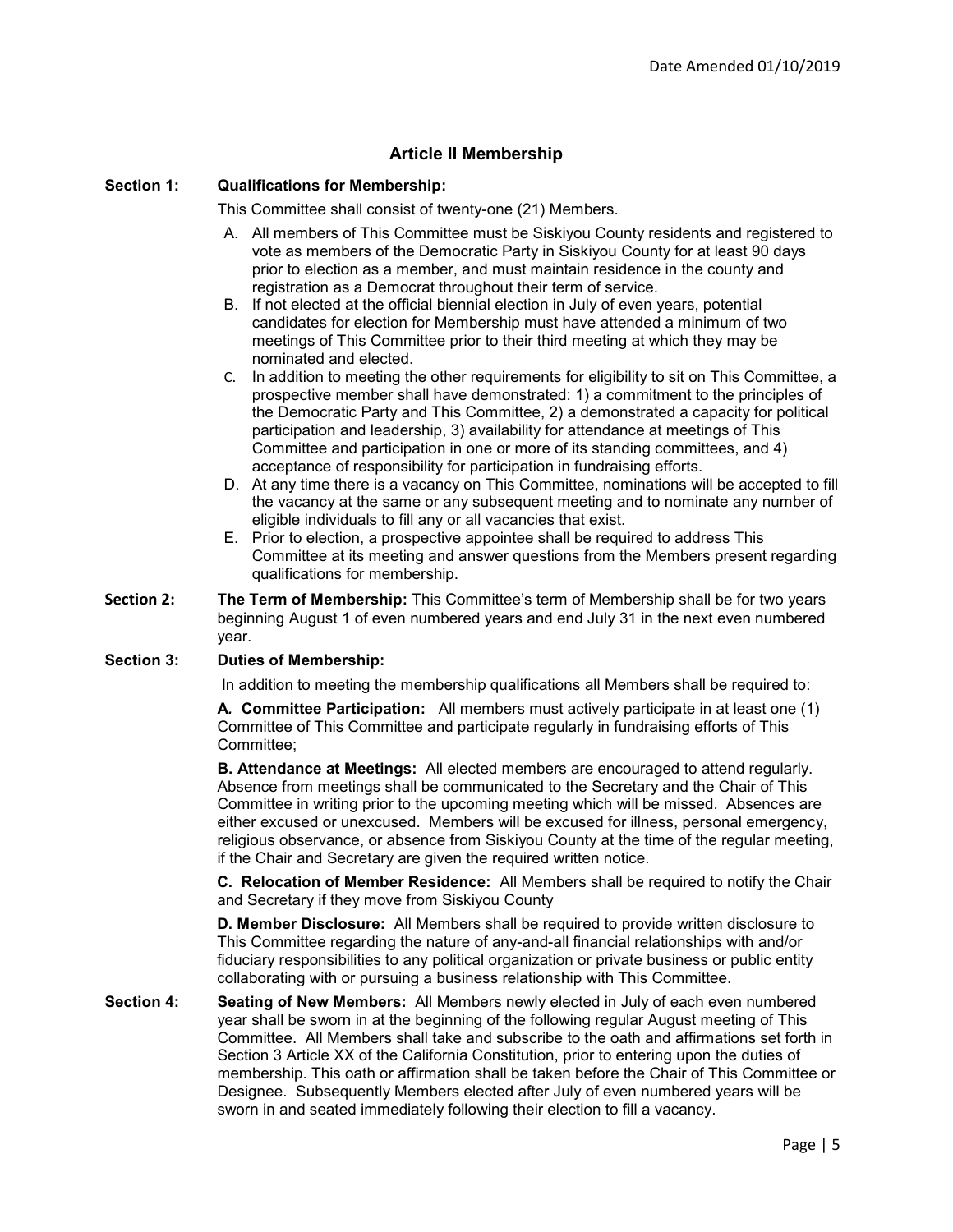| Section 5: | Delegates to the State Central Committee of the California Democratic Party (CDP)         |
|------------|-------------------------------------------------------------------------------------------|
|            | will also be elected at the biennial August meeting in even numbered years. Currently the |
|            | number allocated to This Committee is five (5). From the five (5) elected delegates, one  |
|            | member of the delegates will be elected to serve on the California Central Committee      |
|            | Executive Board of the CDP. The terms of both the delegates and the E-Board               |
|            | representative will also be for two years beginning January 1 of the following odd        |
|            | numbered year through December 31 of the next even numbered year.                         |

## **Section 6: Alternate Members**:

- **A. Each Member of the This Committee may designate one (1) Alternate** who shall thereafter have all rights, duties, and privileges of the Member when the Member is absent. Alternates shall be appointed in written notice delivered to the Chair and Secretary and kept by the Secretary of This Committee. Written appointments may be temporary or permanent, and a new appointment shall, upon delivery to the Chair and Secretary, automatically supersede any prior appointment. An Alternate must meet the same electoral qualifications as the appointing Member and may vote only in the appointing Member's absence. An individual may be an Alternate for more than one Member but may serve in that capacity for no more than one Member at any given meeting. No Member may serve as an alternate for another Member. (EC Sec.7208)
	- **B.** When the Member is present; the designated Alternate shall have the privilege of the floor, but not voting rights.

#### **Section 7: Chartered Organization Representatives:**

- **A. Membership may be granted** to a representative from and chosen by each Democratic organization chartered by This Committee.
- **B. Any Chartered Organization Representative** may appoint in writing an Alternate to This Committee who is a member in good standing of their chartered organization.
- **C. Chartered Organization Representatives** and their Alternates shall have the privilege of the floor, but not voting rights.
- **D. In the absence** of the Chartered Organization Representative, the designated Alternate shall serve as the organization's representative.

#### **Section 8: Honorary Members:**

- **A. At the discretion of the** This Committee**,** the designation "Honorary Member" shall be conferred upon individuals who have demonstrated exemplary dedication and service to the Democratic Party over an extended period of time.
- **B. Honorary members** shall have the privilege of the floor, but not voting rights.
- **C. Dues shall be waived** for all Honorary Members.

#### **Section 9: Youth Members:**

- **A. At the discretion of the** This Committee**,** the designation "Youth Member" shall be conferred upon individuals under eighteen (18) years of age who have demonstrated an interest in, have served, and have supported the Democratic Party.
- **B. Youth Members** shall have the privilege of the floor, but not voting rights.
- **C. Dues shall be waived** for all Youth Members.
- **Section 10. Ex Officio Members**: The following individuals may become Ex Officio members of This Committee:
	- **A.** The most recent nominee or endorsed candidate of the Democratic Party for the offices of Members of Assembly, State Senator, and Representative in Congress, for any district representing all or part of Siskiyou County, California (EC §7206); and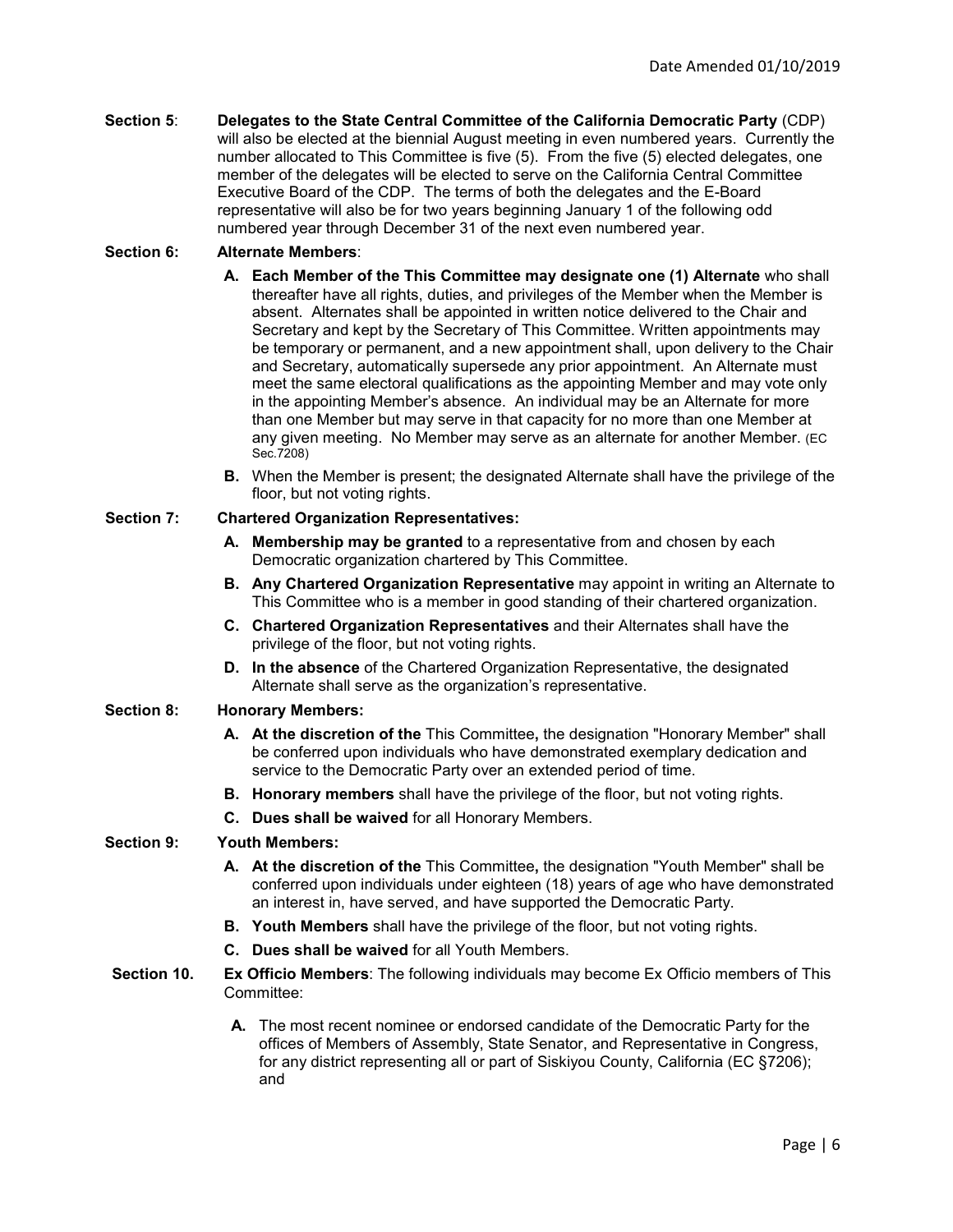- **B.** Any among the most recent nominees or endorsed candidates of the Democratic Party for the offices of Governor, Lieutenant Governor, Secretary of State, Controller, Treasurer, Attorney General, Insurance Commissioner, Member of the Board of Equalization, or U.S. Senator, who is a resident of Siskiyou County, California (EC §7207).
- **C.** No Democratic nominee or endorsed candidate in a special election to fill a vacancy in any of the offices listed above shall acquire Ex Officio membership on This Committee unless and until certified by the Secretary of State as winner of the special election, at which time the membership of the preceding nominee, if a different person, shall expire (EC §§7206, 7207).
- **D.** Participating Ex Officio members shall be entitled to all rights and privileges, including the right to vote, and shall have the same standing in every way as other Members of This Committee, including payment of dues and seating of an alternate, other than the right of ballot designation as an Incumbent Member.

#### **Section 11: Membership Dues:**

- A. All Members, Permanent Alternates and participating Ex Officio Members are required to pay annual dues. Nonpayment of dues shall be grounds for removal. A Member may apply to the Executive Board for deferral or waiver of dues on grounds of economic hardship.
- B. Dues Rates:
	- 1. All dues of This Committee shall be established at the August Organizational Meeting of the even-numbered year.
	- 2. All dues are non-refundable and are not pro-rated.

#### **C. Dues Payment**

1. Annual dues shall be payable within thirty (30) days of the Organizational Meeting or within thirty (30) days of the subsequent appointment of a new Member, Permanent Alternate**,** or participating Ex-Officio Member. 2. The second year of the two-year term dues shall be payable within thirty (30) days of August 1.

3. All dues shall be considered delinquent after sixty (60) days.

## **Article III: Officers**

**Section 1: Officers**: The Officers of This Committee shall be Chair, Vice-Chair, Secretary, Treasurer, and the Representative to the Executive Board of the California Democratic Party.

#### **Section 2: Duties of Officers**

#### **A: The Chair shall:**

- 1. Preside over meetings of This Committee, and subject to the approval or ratification of This Committee, shall be empowered to act as spokesperson for This Committee; appoint Members to serve as chairs of standing committees and special ad hoc committees, and approve standing committee and special committee members. The Chair shall be an ex-officio member of all standing committees.
- 2. Prepare a draft agenda for each upcoming regularly scheduled meeting of This Committee a minimum of ten (10) days prior to its meeting; and review and further develop the meeting agenda with the Executive Board prior to distribution to the membership.
- 3. Be responsible for sending out of all (regular, special and/or Executive) meeting minutes of This Committee, along with upcoming regular meeting agendas no less than seven (7) days prior to the upcoming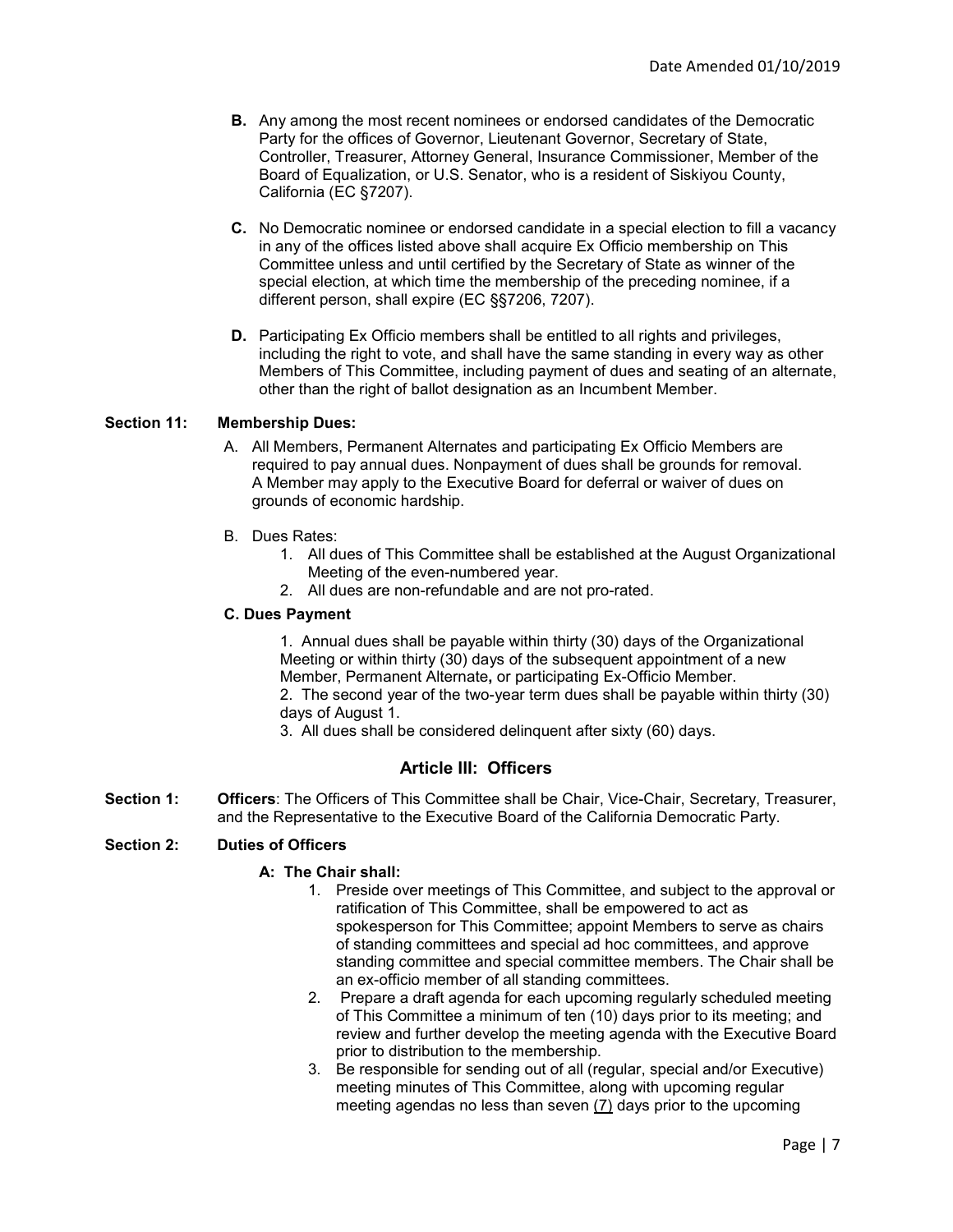meeting, as well as any other announcements concerning This Committee, to the Members, Alternates, and participating Ex-Officio Members.

- 4. Conduct official business of This Committee as required by law;
- 5. Facilitate the purposes of This Committee;
- 6. Submit any changes to This Committee's Bylaws to the California Democratic Party for review and approval.
- 7. Arrange for meeting facilities, providing that all meetings shall be held in quarters which are accessible to the physically handicapped (EC Sec 7235).

## **B. The Vice Chair shall:**

1. Assist the Chair in performance of his/her duties;

2. Prepare minutes of all Executive Board meetings for distribution to members of This Committee;

- 3. Exercise all powers of the Chair in event of absence or vacancy of the event of the absence of the Chair; and
- 4. Serve as Ex-Officio member of all Standing Committees as directed by the Chair.
- 5. Perform other duties as may be assigned by the Chair.

#### **C. The Secretary shall:**

1. Keep written records of the proceedings of all (regular and special) meetings and submit to Chair within five (5) days of the meeting for approval; 2. Keep and maintain a current roster of Members, Alternates, Ex-Officio, Associate, Youth and Honorary Members of This Committee;

3. Keep written records of attendance at all meetings;

4. Serve as the point-of-contact for members when they are unable to attend regularly scheduled meetings and record the number of missed meetings during each annual term of membership;

5. Notify the Chair when a member has three (3) absences and send notification to the member that upon one more absence within the annual 12 month membership term the member will be removed from membership in This Committee;

6. Keep written record of the ratified Bylaws and standing rules;

7. Maintain a copy of all supporting documentation related to officially chartered and re-chartered clubs within Siskiyou County;

8. Be the holder of all official records of the This Committee;

9. Carry on the correspondence pertaining to This Committee as directed by the Chair**,** the Executive Committee or action by the body; and,

10. Notify the appropriate media of regular meetings of This Committee and other noteworthy business of This Committee as directed by the Chair or by action of the body;

11. Perform other duties as may be assigned by the Chair.

## **D. The Treasurer shall:**

1. Oversee receipt and disbursement of all funds belonging to This Committee and be responsible for their safekeeping and accounting; 2. Provide written report of all financial transactions and the financial status of the This Committee at least five (5) days prior to each regular meeting; 3.Notify in writing any Member, Alternate, or Ex-Officio, or charted organizations whose dues are delinquent;

4. Keep an inventory of all properties owned by the Committee;

5.Serve as a member of the Finance Committee; and,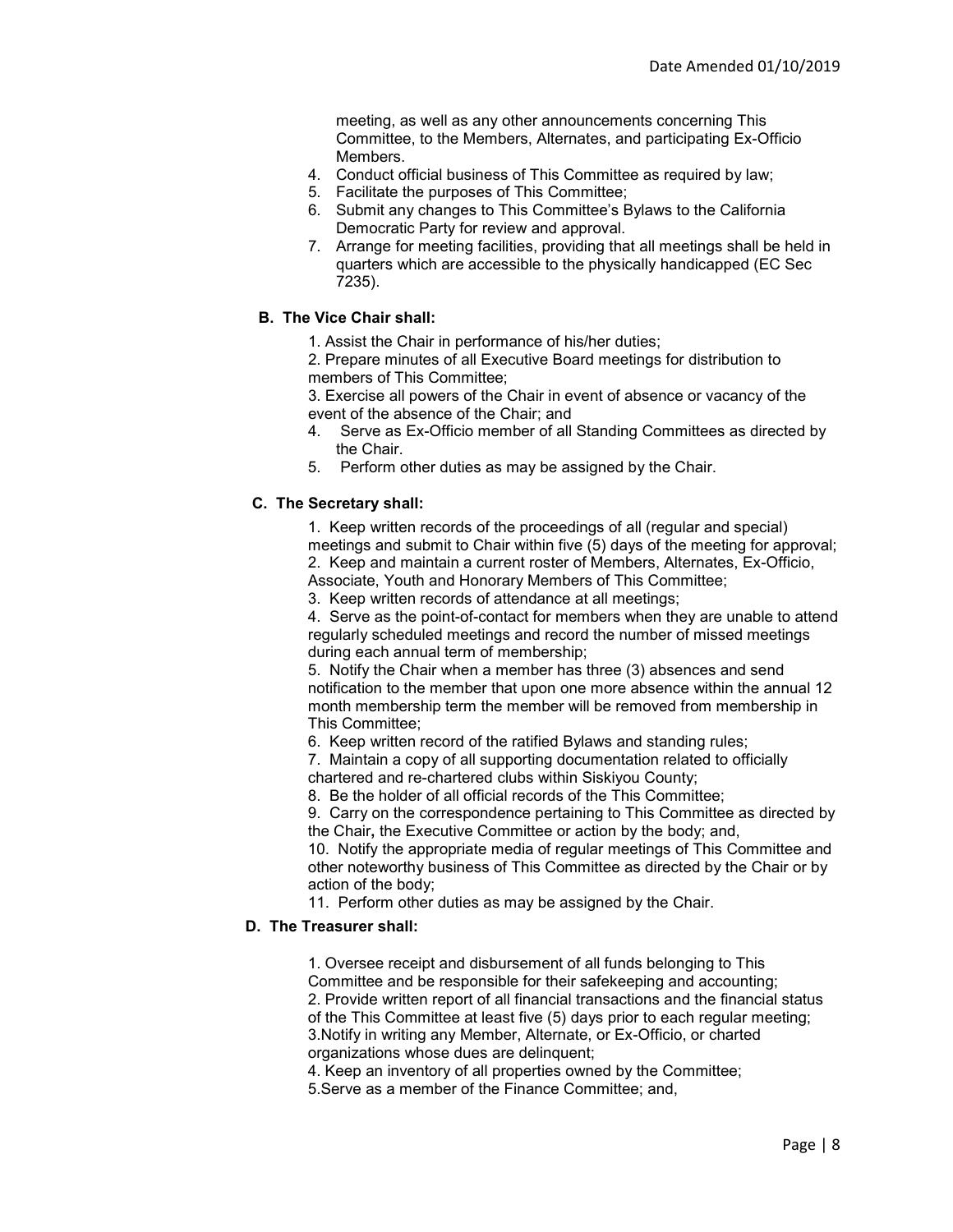6. As necessary and upon approval of This Committee, the Treasurer is authorized to engage a professional political accountant, who shall be known as the Assistant Treasurer, perform the role of accountant, oversee bookkeeping and file accurate state and federal reports on behalf of This Committee. The Treasurer shall coordinate with and oversee the work of the Assistant Treasurer which will include:

- a. Creating and filing all reports required by the state and federal agencies within the required time limits.
- b. Opening a bank account for This Committee.
- c. Working with the Treasurer, establish procedures to assure that funds are disbursed only for approved expenditures.
- d. Providing ongoing access to banking, financial and reporting information to the Executive Committee.
- e. Establishing a method by which the accountant will receive, deposit and report contributions to and receipts by This Committee.
- f. Maintaining or cause to be maintained a permanent file copy of any contracts between This Committee and other entities or individuals, any invoices to This Committee for goods or services, any receipts submitted to This Committee for reimbursement, copies of checks paid by This Committee, and any such other documents as are necessary including a spreadsheet of all checks received to fully account for This Committee's receipt and disbursement of funds.
- 7. Perform other duties as may be assigned by the Chair.

#### **E. Executive Board Representative shall:**

1. Attend the Executive Board meetings of the California Democratic Party, representing the positions of This Committee.

2. Report to This Committee.

#### **Section 3: Officer Elections:**

- A. Officers shall be elected at the Organizational Meeting described in Article IV Section 1A. Only duly elected Members, participating Ex Officio members or their designated alternates shall be allowed to nominate be nominated and vote to elect officers at this meeting.
- B. Only Members shall be allowed to be nominated.
- C. All officers shall be nominated from the floor.
- D. A ballot shall be used in all elections of officers, except in the absence of a contest.
- E. **In the absence** of a contest, the election shall be by acclamation.
- F. **All new officers** shall be seated immediately following their election.
- G. **In the event that an officer vacancy** exists after the Organizational Meeting. Any Member of This Committee may then be nominated to run for that office

#### **Section 4: Officer Terms of Office:**

- A. The terms of office for Officers of This Committee shall be two (2) year terms, beginning in August of each even numbered year. All officers' terms end on the day of the next Organizational Meeting.
- B. A member may hold the same office as long as all qualifications for the office are met and the member receives the majority of votes at the next Organizational Meeting.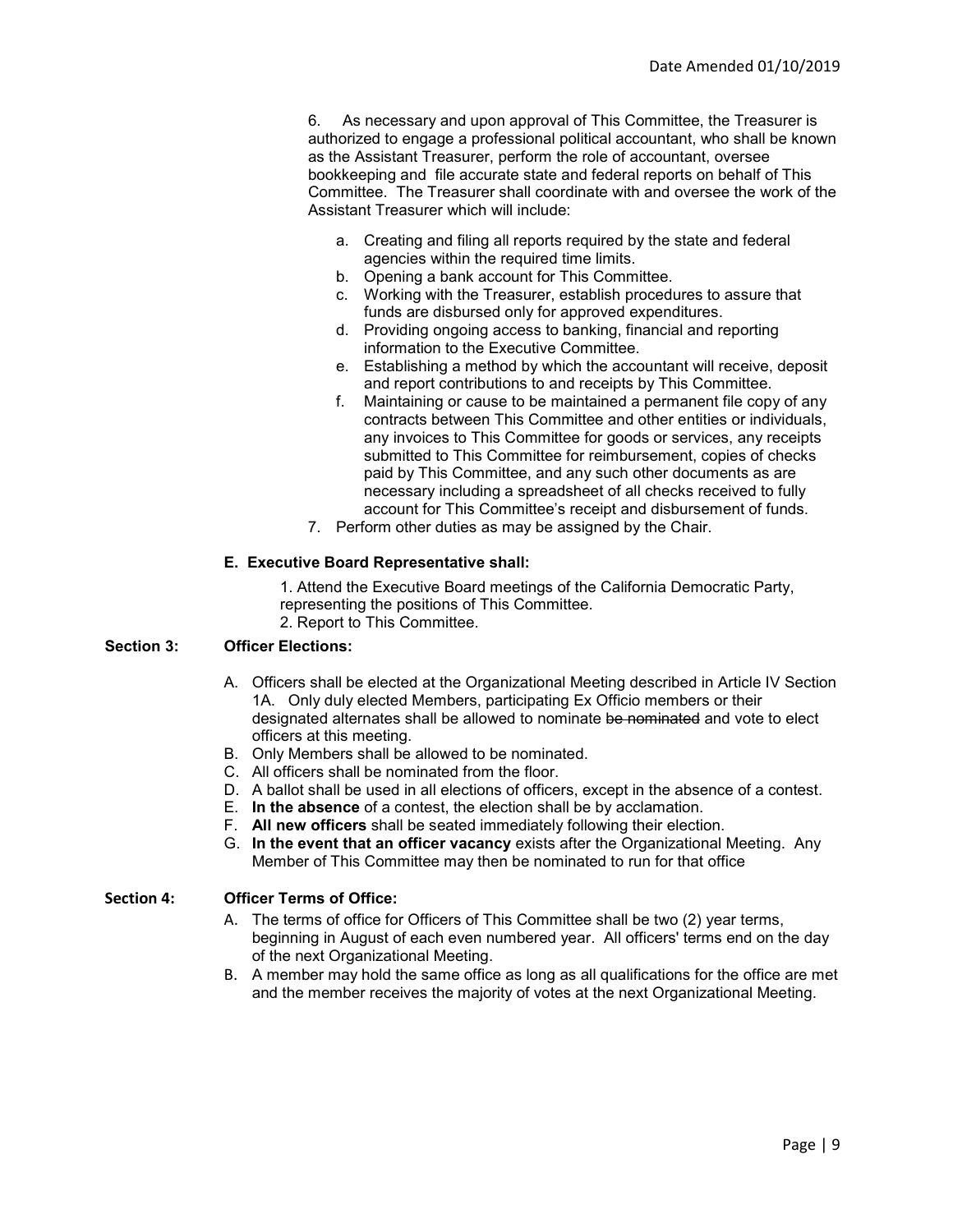## **Article IV: Member and Officer Vacancies, Removal, Censure, and Replacement**

- **Section 1: Member Vacancies:** Vacancies shall exist whenever fewer Members have been elected and seated than the 21 seats allocated to Siskiyou county by the California Democratic Party; whenever an ineligible person has been elected or appointed; or whenever a Member dies, becomes incapacitated, has resigned, or been removed or otherwise has been disqualified or becomes ineligible to hold membership. Vacancies shall be filled by the remaining Members of THIS COMMITTEE as early as at the meeting at which the vacancy occurs or at a later meeting. Candidates for Membership, including Permanent Alternates, must have attended at least three meetings of This Committee to be eligible for nomination. Candidates to become Members shall be by nomination from the floor followed by a vote. A simple majority of the Quorum present is needed to elect.
- **Section 2: Officer Vacancies:** In event of a vacancy in the office of Chair, the Vice Chair shall assume the responsibilities of the Chair. In the event of a vacancy in any office other than Chair, the vacancy shall be filled by a majority vote of the Quorum present at the meeting that follows the notification of vacancy.
- **Section 3: Reasons for Vacancies:** Vacancies of Members and Officers may occur for many reasons.
	- **A. Resignations:** A Member or Officer may resign from This Committee upon written notice to the Chair and the Secretary of This Committee or upon any notice to This Committee's satisfaction that the Member no longer meets the eligibility requirements.
	- **B. Non-payment of Dues:** Following written notice from the Treasurer to a Member for failure to pay annual dues within sixty (60) days of August 1 or within sixty (60) days of a new Member's election to This Committee, a Member may be removed at the next regular meeting of This Committee by a two-thirds (2/3) majority vote of the Members present, unless the Member has previously received a hardship waiver or deferral of dues on grounds of economic hardship from the Executive Committee.
	- **C. Unexcused Absences:** Following the recommendation from the Chair, written notice shall be sent to a Member that he/she may be removed at the next regular meeting of This Committee by a two-thirds (2/3) majority vote of the Members present, for three (3) unexcused absences from regular meetings. Unexcused absences are those not excused for illness, personal emergency, religious observance, or absence from Siskiyou County at the time of regular meetings.
	- **D. Removal for Cause or Censure:** Any member, other than a participating Ex-Officio member, may be removed from This Committee or censured by This Committee (for cause) by two-thirds (2/3) majority vote of the Members present, for misconduct, neglect of duties or for disloyalty by the following procedures:

1. At least two (2) members of This Committee must sign and submit to the Chair a written "Statement of Charges" containing the alleged grounds for removal or censure.

2. Upon receipt of the "Statement of Charges", the Chair must send a copy of the "Statement of Charges" to the accused Member or Officer by Certified Mail and a letter stating removal or censure proceedings of the accused member or Officer will be held.

3. A special hearing will be held by the Executive Committee of This Committee to which the accused Member or Officer will be invited. Discussion of the charges will be held presenting all the charges, evidence and a chance for the accused to refute the accusations. If the Executive Committee agrees that the Member or Officer should be removed, the Member or Officer will be asked to resign.

4. If the member or Officer does not resign, the Chair shall send copies of the "Statement of Charges" and any other pertinent correspondence to all voting Members, with the expressed intent to remove or censure the Member or Officer in question.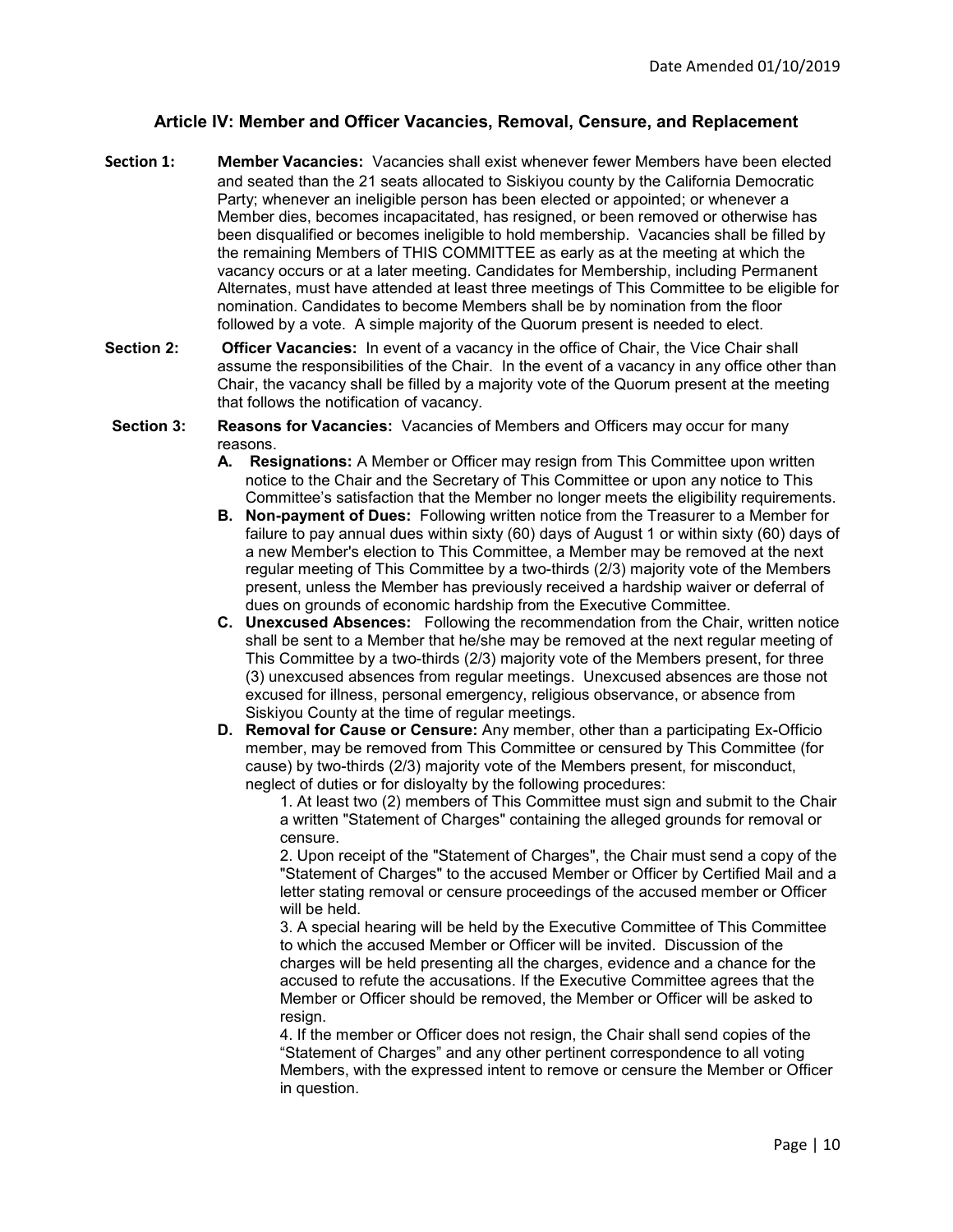5. At the next regular meeting of This Committee the members present will discuss the charges and the accused will be given an opportunity to refute the accusations. The Membership shall then vote on the removal or censure of the Member or Officer in question. A two-thirds (2/3) majority of the Members present shall be needed for removal or censure. In the event that the Chair is the Member/Officer in question, the Vice Chair shall assume all duties of the Chair.

## **Article V: Meetings**

## **Section 1: Types of Meetings:**

**A. Organizational Meeting:** The Organizational Meeting of This Committee shall be held at the first regularly scheduled meeting in August of even-numbered years. At this meeting, all Members, having been newly elected at the previous meeting in July, shall be sworn in and seated, (see Article II Section 4). The purpose of the Organizational Meeting, with its newly elected Members, shall be the election new officers, whose two year term begins immediately at this Organizational Meeting (August of the current even numbered year through July 31, of the next even numbered year. The election of Officers shall be overseen by the outgoing Chair.

The newly elected Chair shall oversee the election of the currently CDP allocated five (5) delegates to the CDP convention. From the elected five (5) delegates one (1) Executive Board Representative will be elected, whose two year term begins January 1, of the following year through the end of the next even numbered year:

- 1. The Chair, whose term is expiring, shall call the Organizational Meeting and ensure notification of duly elected Members and participating Ex-Officio Members of the date and time of the Organizational Meeting and of the election of new Officers, This Committee's delegates to the State Central Committee of the CDP and to the CDP Executive Board.
	- 2. In the event that a Chair is not elected at the Organizational Meeting or proper election procedure is not followed, the past Chair may remain as interim Chair until a new Chair is duly elected in accordance with these by-laws.

**B. Regular (Monthly) Meetings:** This Committee shall meet monthly at a date and time chosen by majority vote of the Members.

**C. Executive Board Meetings:** The Executive Board of the This Committee may meet monthly, at least eight (8) days preceding the Regular Monthly Meeting above for the purposes of finalizing the upcoming meeting agenda and to discuss in detail issues to be brought before the entire membership. Alternatively, the agenda may be decided by

#### **D. Special Meetings:** Special meetings of This Committee may be called by:

- 1. The Chair;
- 2. The Executive Committee; agreement via email.
- 3. A majority vote of the This Committee Membership; or,
- 4. A written request to the Chair signed by at least the same number of voting Members as would constitute a quorum providing it is not held on a legal holiday and provided that written notice is given as prescribed in these bylaws and further provided that This Committee shall only transact such business at the special meeting as is specified in the notice thereof.
- E. **Quorum required for all meetings:** For regular and special meetings, a quorum shall by 50 percent +1 of the total number of Members and must include at least one (1) officer of This Committee.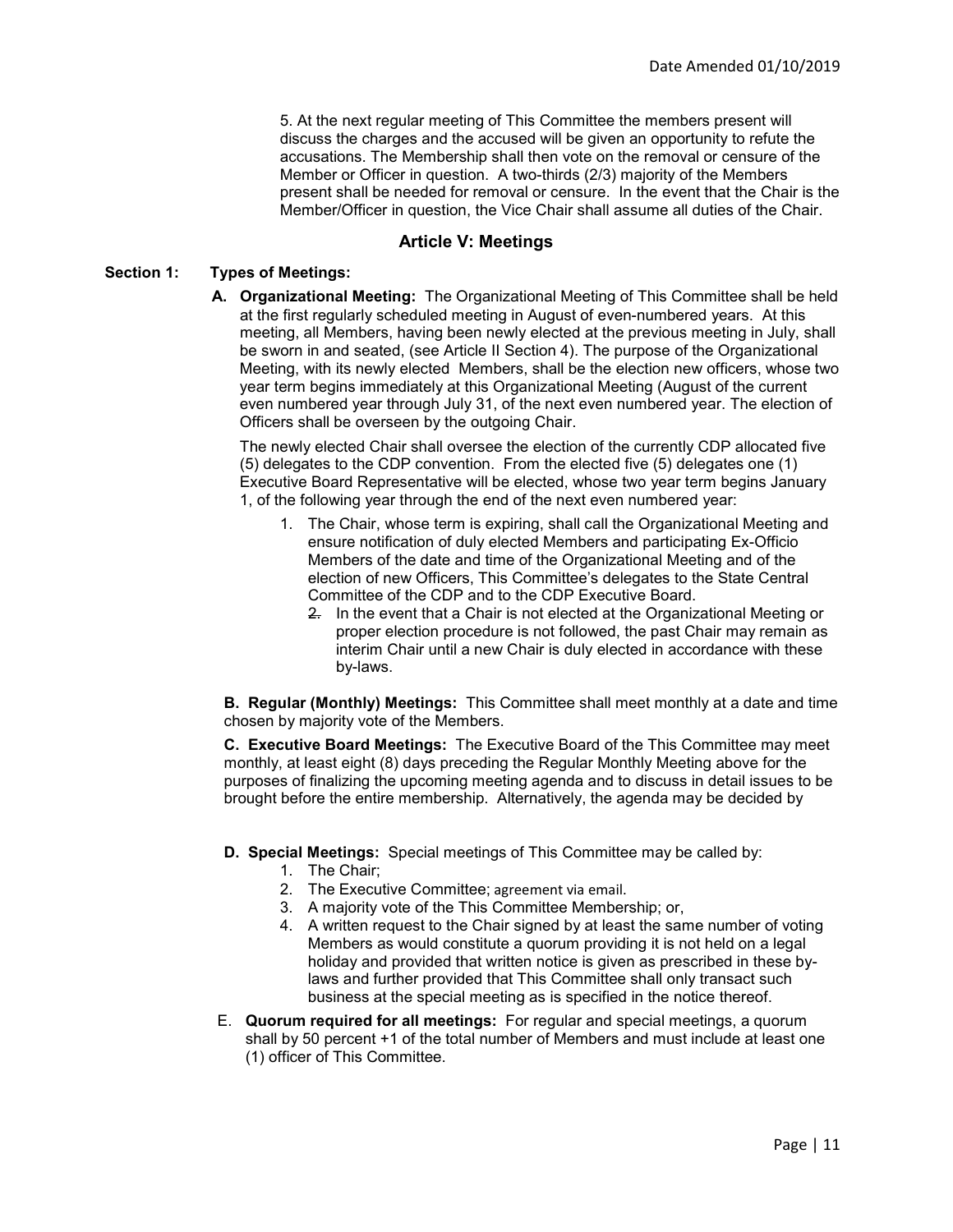## **Section 2 Meeting Procedures:**

- **A. Voting:** Once a quorum has been met, all eligible voting members as defined in Article II of these Bylaws who are present may vote.
- **B. Meeting Rules:** The California Elections Code, the California Democratic Party (CDP) By-Laws, the This Committee's Bylaws and Robert's Rules of Order shall govern all meetings, as interpreted by the Chair or Parliamentarian. The This Committee shall provide the Chair with a copy of Robert's Rules of Order, which shall be available to any Member during meetings.

## **Section 3 Notifications:**

- **A. Meeting Date Notification:** Any changes to the date of the regularly scheduled monthly meeting or a Special Meeting must be noticed with at least five (5) days advance notice, emailed to all members unless circumstances of weather or other unforeseen circumstances dictates cancelation with shorter notice.
- **B. Meeting Location Notification:** Any changes to the location of the regularly scheduled monthly meeting or a Special Meeting must be noticed with at least five (5) days advance notice, emailed to all members.
- **C. Meeting Agenda, Minutes, Treasurer's Report and documents to be reviewed at the meeting**:
	- 1. Meeting agendas (whether regular or special meetings) as well as prior meeting minutes, when applicable, will be provided to the membership at least seven (7) days prior to the scheduled meeting.
	- 2. Treasurer's Reports for regular meetings and special meetings, if applicable, will be provided to the membership at least seven (7) days prior to the scheduled meeting. The members should print these documents, as only limited copies will be available at meetings.
	- 3. Any documents scheduled for review at a meeting will be provided to the membership at least **seven (7)** days prior to the scheduled meeting.

## **Article VI: Committees**

This Committee may create Standing or Special Committees by motion or resolution to assist in carrying out the goals and objectives of This Committee. The Chair of This Committee shall appoint the members of such committees. Members of the Democratic Party who are not voting members of This Committee may be appointed and carry a vote in the Standing and Special Committees. Chairs of Standing Committees are members of the Executive Committee.

Within sixty (60) days of every July Organizational meeting of the This Committee, the Chair will convene a Planning/Strategy Meeting for the coming term. The purpose of this meeting is to gain a consensus of the This Committee's membership on the focus for the coming year, provide Standing Committees, specifically Finance and Fundraising, Outreach with a framework around which to develop their committee's Plan and to identify any Ad Hoc Committees that may need to be formed.

## **Section 1: Eligibility and Appointments for any committee of the This Committee:**

- **A. All Members**, Permanent Alternates, Ex-Officio Members and their alternates, Chartered Organization Representatives, Associates, Honorary and Youth members of the This Committee are eligible to serve on Standing or Ad Hoc Committees.
- **B. All Members** and member Permanent Alternates of the This Committee are expected to serve on at least one Standing or Ad Hoc Committee.
- **C. The Chair** shall appoint all committee chairs.
- **D. Members** of all committees shall be appointed by and shall serve at the pleasure of the Chair unless otherwise specified in these by-laws.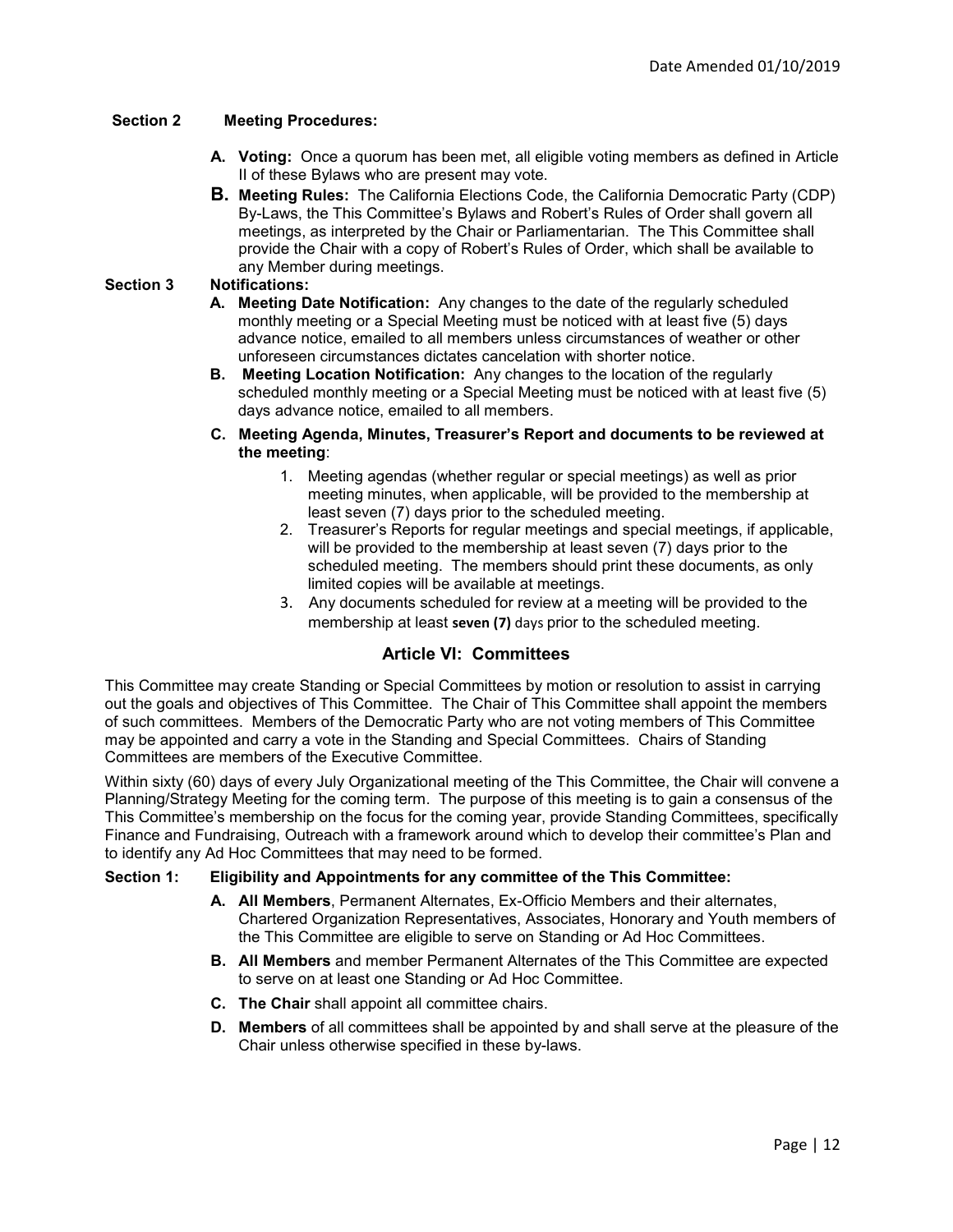**Section 2: Standing Committees of the** This Committee**:** Within one month of the Planning/Strategy Meeting above, each Standing Committee will develop a Plan for their specific committee, based on the goals and focus identified in the Planning/Strategy Meeting, and to submit their Plan and budget (with projected income and/or expenses) to the membership and the chair of the Finance for approval at the next regularly scheduled This Committee meeting.

> All Standing Committee Meetings shall be guided by the following provisions: 1) Standing Committee Meetings shall take place no less frequently than once a quarter, 2) Meeting Minutes shall be taken and maintained for all Committee Meetings 3) the Chair of each Standing Committee, except the Finance Committee which meets quarterly, will provide a verbal or written report, or verbal if there has been no activity, at each regular monthly meeting to the This Committee.

The Standing Committees of This Committee are:

- **A. The Finance Committee:** The Finance Committee is comprised of three Members of This Committee, including the Chair, and is chaired by the Chair of This Committee. The Finance Committee meets at least quarterly and shall:
	- a. Be responsible for devising an annual budget for This Committee at the beginning of This Committee's fiscal year (January-December). This proposal will be presented to the body for adoption no later than the December regular meeting of This Committee sixty (60) days;
	- b. Be responsible to the body for recommending adjustments to the adopted budget;
	- c. Assert reasonable control to assure that the This Committee does not enter into any binding agreement that causes This Committee exposure to an unfunded liability;
	- d. Define the requirements for outside professional accounting and legal services should they be needed to reasonably assure that This Committee remains in compliance with all applicable laws and campaign finance disclosure requirements. In furtherance of this purpose, the Committee would solicit multiple bids from vendors capable of providing This Committee with the abovementioned services, and make recommendations as to the preferred vendors of such services, and present same to the body for budget approval;
	- e. Direct the Treasurer to reserve a minimum of three percent (3%) of all monies allocated specifically for contribution to political campaigns or organizations. The amount of said reserve shall be sufficient to cover ongoing legal and accounting expenses, as well as potential extraordinary legal and/or accounting expenditures incurred in support of and/or defense of This Committee contributions to political campaigns and/or This Committee disbursements for political activities;
	- f. Oversee the work of the Treasurer of This Committee;
	- g. Establish a year round fundraising plan for This Committee;
	- h. Set a timetable for achieving fundraising goals;
	- i. Prepare and present quarterly written reports to the membership outlining fundraising activities of This Committee; and,
	- j. Have the ability to establish sub-committee(s) for specific fund raising events; as determined necessary.

#### **B. The Candidate Development Committee shall:**

- a. Identify potential Democrats for upcoming down ticket elections;
- b. Vet and bring potential candidates to the Central Committee for approval; and,
- c. Provide assistance with candidate development once This Committee's approval is obtained, including but not limited to, reaching out to the CDP for guidance, training and funding to elect the identified candidates.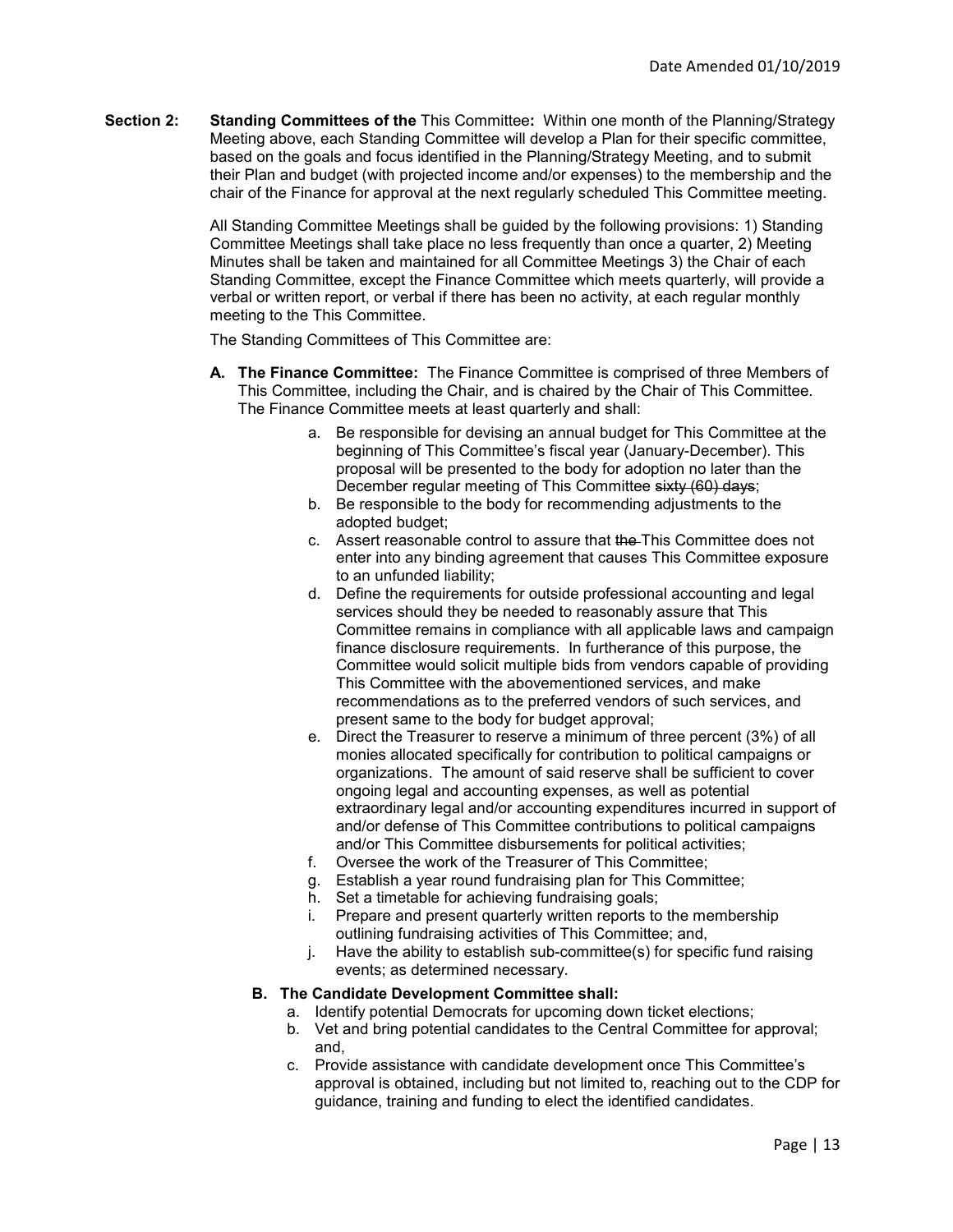## **C. The Grassroots/Outreach Committee shall:**

- 1. Organize volunteers to work on grassroots efforts, to include maintaining a precinct captain structure.
- 2. Conduct outreach to engage voters in discussing issues of importance in Siskiyou County.
- 3. Establish a system for getting out the vote for elections to include registering voters, making phone calls, monitoring ballot submissions, and using the MOE data tool to provide information for use in contacting voters.
- 4. Develop methods to inform the public about Democratic philosophy and programs as well as the activities of This Committee.
- 5. Provide voter registration outreach to the high schools and college in the county, and as feasible, assist in developing young democrat clubs in local educational institutions.
- **Section 3 Ad Hoc Committees.** The Chair of This Committee, as deemed appropriate, shall appoint Ad Hoc committees – separate from sub-committees to Standing Committees. These committees meet, as needed, to perform specific short-term duties, such as bylaws review, election-specific voter outreach activities, etc**.**

## **Article VII: Democratic Party Clubs and Organizations Chartering/Re-Chartering**

- **Section 1 General Description:** In order to encourage organized participation in political activities by Democrats in Siskiyou County, the This Committee may charter any group meeting the requirements cited below. Such charter authorizes the use of the term "Democrat" or 'Democratic" in the chartered organization's name and/or activities, including the ability to raise funds on behalf of their "Democratic" organization.
- **Section 2 Conformity:** The constitution and/or by-laws of chartered groups shall conform to the policies for chartering established by the California Democratic Party, This Committee and any applicable state codes and laws.
- **Section 3 Requirements For Charter And Re-Charter:** 
	- **A. All Chartered Organization Members** be registered Democrats, except minors and/or legal residents applying for citizenship who declare that they will be registering as a Democratic when eligible;
	- **B. Membership Rosters** must consist of at least twenty (20) verifiable **members**;
	- **C. Hold** at least four (4) regular meetings annually, within This Committee's operational year beginning August 1;
	- **D. Designate** an Organizational Representative to report on the chartered organization's activities to This Committee on a monthly basis;
	- **E. Support** only Democrats who are running for public office;
	- **F. Have the right** to seek This Committee's endorsement and support for local Democratic candidates and pertinent issues; and
	- **G. Annually (year beginning August 1) provide,** by September 30:
		- 1. A current membership roster;
		- 2. A current list of Officers;
		- 3. A current copy of the organization's constitution and/or by-laws;
		- 4. Applicable minutes from the most recent meeting of the organization and the minutes where current officers were elected); and.
		- 5. A statement of goals attained during the prior period and objectives for the coming term, if the organization is involved in specific election related activities.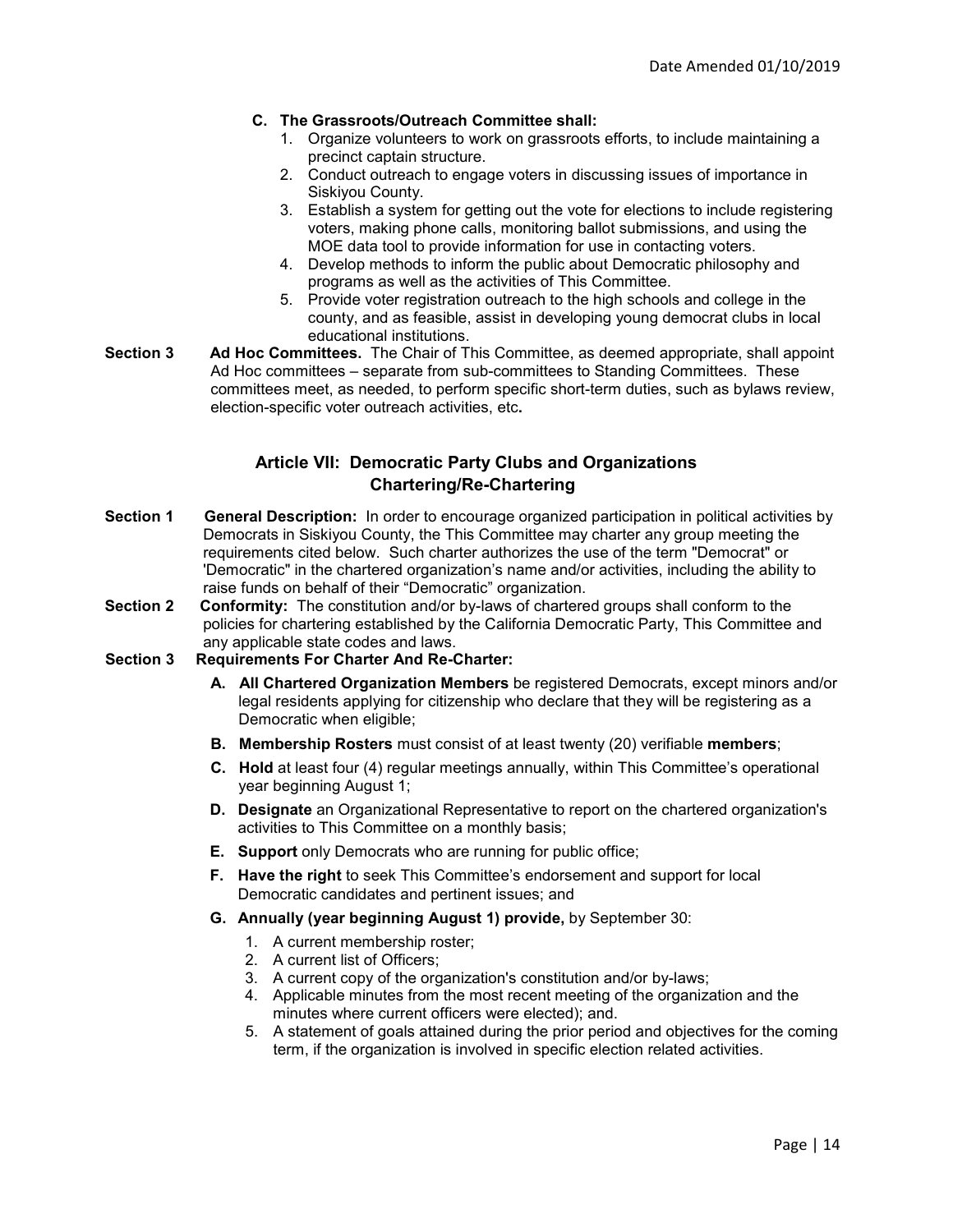## **Section 4 Charter Application Submission Process:**

- **A. New applications** for charter and re-charter shall be submitted in writing to the Chair of This Committee.
- **1. New applications** for charters shall contain**:**
	- 1. The name of the organization;
	- 2. A copy of the applicant's current constitution and/or by-laws;
	- 3. The names and contact information of the organization's officers;
	- 4. A roster of (at least) twenty paid members;
	- 5. A statement of goals and focus for the organization;
	- 6. A statement of compliance with Article III (Election and Duties of Officers) of these Bylaws; and,
	- 7. A statement of receipt and disbursement of funds for the year to date, if requested by This Committee.
- **C. Upon receiving the By-Laws,** the This Committee shall approve or disapprove the chartering request by a majority vote of the Members present.

## **Section 5 Denial or Revocation**

- **A. This Committee may reject** an application for charter or revoke an existing charter for an organization's failure to comply with the rules and procedures contained in this document.
- **B.** In event of a rejected chartering application or revocation of an existing charter, the affected organization shall be notified in writing. The affected organization may appeal this action in writing up to sixty (60) days after notification or by appearance before the This Committee.

## **ARTICLE VIII: ENDORSEMENT PROCEDURE**

- **Section 1 Definition - Candidate Endorsement:** This Committee has the legal right to endorse, not endorse or take no position on candidates running for public office. Endorsement can be in the form of use of This Committee's name, use of human resources, monetary contributions or any combination thereof.All contributions must be made in accordance with state law.
- *Section 2* **Monetary Limitations:** This Committee should always have at least \$200 in the bank for ongoing Central Committee operating expenses, anticipated fund raising expenses, campaign office expenses, specific Standing and/or Ad Hoc committee expenses, seed money, etc. Any monies above and beyond this amount can be used as campaign contributions. An accounting to determine the availability of funds shall be taken approximately 30 days prior to the election in question. Exceptions shall be considered on a case-by-case basis.

## **Section 3 Candidate Endorsement Procedures:**

- **A. If appropriate,** the appropriate media shall be notified by the Secretary in a timely manner that This Committee is seeking candidates for endorsement.
- **B. Candidates** wishing to be considered for This Committee's endorsement must contact the Chair of This Committee to arrange an interview appointment.
- **C. Candidates** wishing to be considered for This Committee's endorsement must provide the following to the Chair of This Committee in writing no later than ten (10) days prior to the candidate's scheduled interview:
	- 1. The name, address and telephone number(s) of the candidate;
	- 2. The title of the office sought by the candidate;
	- 3. The name of the Member of This Committee who will serve as the candidate's sponsor;
	- 4. A two to four page biography and/or resume of the candidate;